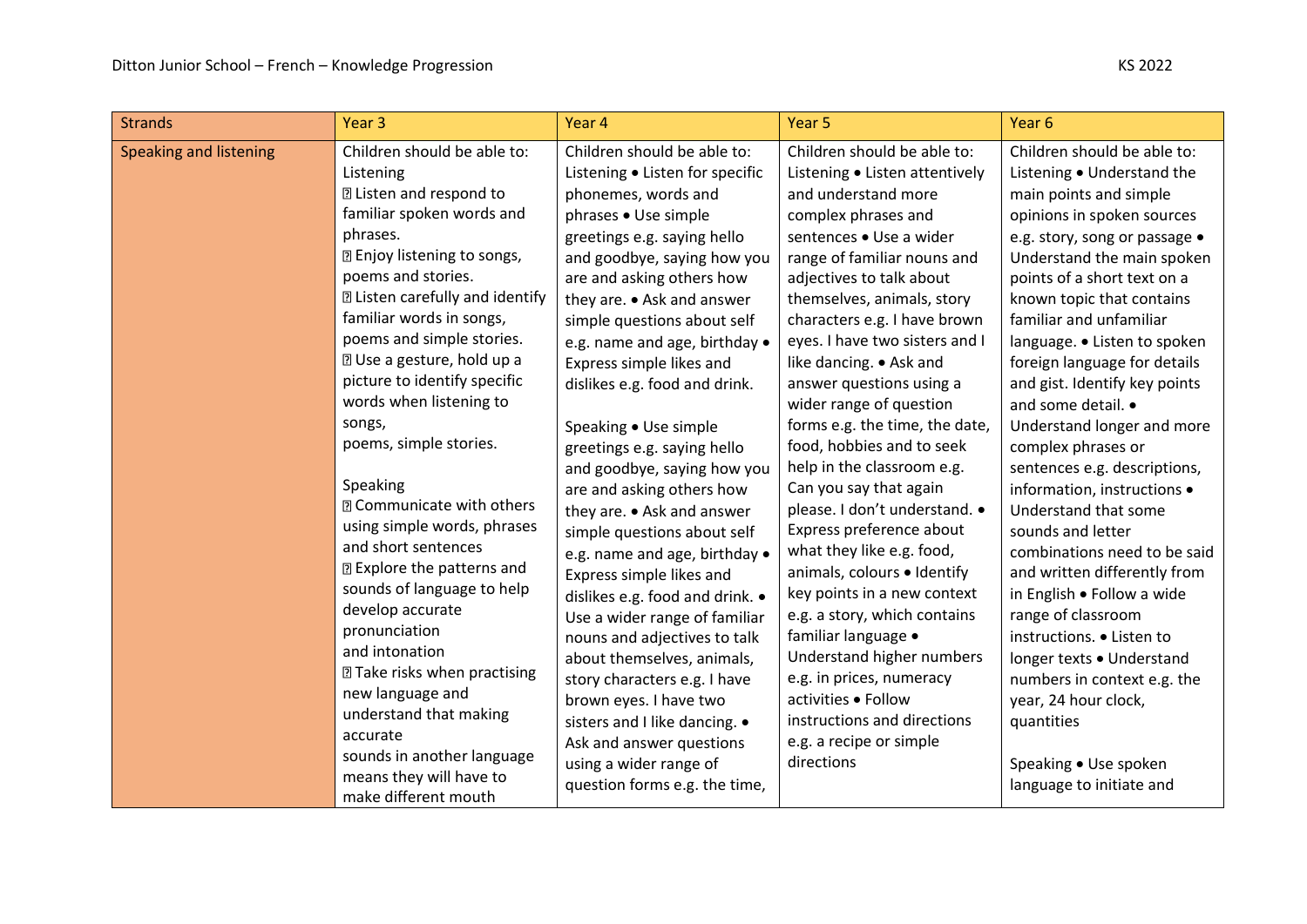| movements.                          | the date, food, hobbies and   | Speaking • Take part in short | sustain simple conversations   |
|-------------------------------------|-------------------------------|-------------------------------|--------------------------------|
| <b>D</b> Pronounce very familiar    | to seek help in the classroom | conversations using familiar  | on familiar topics and to      |
| language with good                  | e.g. Can you say that again   | structures and vocabulary •   | describe incidents or tell     |
| pronunciation and                   | please. I don't understand. • | Use simple conjunctions to    | stories from own experience.   |
| intonation.                         | Express preference about      | build more complex            | • Take part in a simple        |
| <b>2 Ask and answer questions</b>   | what they like e.g. food,     | sentences and present         | conversation, ask and answer   |
| on a limited range of topics        | animals, colours              | information to others •       | questions and express          |
| such as age, where they live,       |                               | Understand and express        | opinions. Express and justify  |
| and the date of their               |                               | more complex opinions •       | opinions e.g. I like netball   |
| birthday, which they have           |                               | Explore the patterns and      | because it's fun. • Use        |
| practised regularly.                |                               | sounds of language to help    | spoken language confidently    |
| <b>2 Express likes and begin to</b> |                               | develop accurate              | to initiate and sustain a      |
| express dislikes. e.g. food         |                               | pronunciation and intonation  | simple conversation. • Use a   |
| and drink.                          |                               | • Give simple instructions    | range of questions and         |
| <b>2</b> Use simple greetings e.g.  |                               | and directions e.g. a recipe, | statements spontaneously to    |
| saying hello and goodbye,           |                               | directions to a place, the    | seek clarification and help.   |
| saying how you are and              |                               | route to school . Use         | Seek clarification of meaning  |
| asking                              |                               | spontaneously, a limited      | How is that written in         |
| others how they are.                |                               | range of phrases and          | French/German/Spanish? I       |
|                                     |                               | sentences to seek             | don't understand. Can you      |
|                                     |                               | clarification and help e.g. I | repeat that? Can you speak     |
|                                     |                               | don't understand, can you     | more loudly/slowly? • Give a   |
|                                     |                               | repeat that, how is that      | description e.g. of a town,    |
|                                     |                               | written? • Have the           | geographical features in a     |
|                                     |                               | vocabulary to give the        | country • • Understand and     |
|                                     |                               | opinions they want to         | begin to use the past tense    |
|                                     |                               | express. Take part in         | to describe events. Talk       |
|                                     |                               | conversations expressing      | about the past in simple       |
|                                     |                               | likes, dislikes and           | terms e.g. $1$ ate / drank  /  |
|                                     |                               | preferences e.g. I like water | drunk, the weather . Present   |
|                                     |                               | but I prefer . Begin to       | to an audience e.g. role-play, |
|                                     |                               | understand and use future     | presentation, performance, •   |
|                                     |                               | tense in spoken language. •   | Retrieve numbers up to 50      |
|                                     |                               |                               |                                |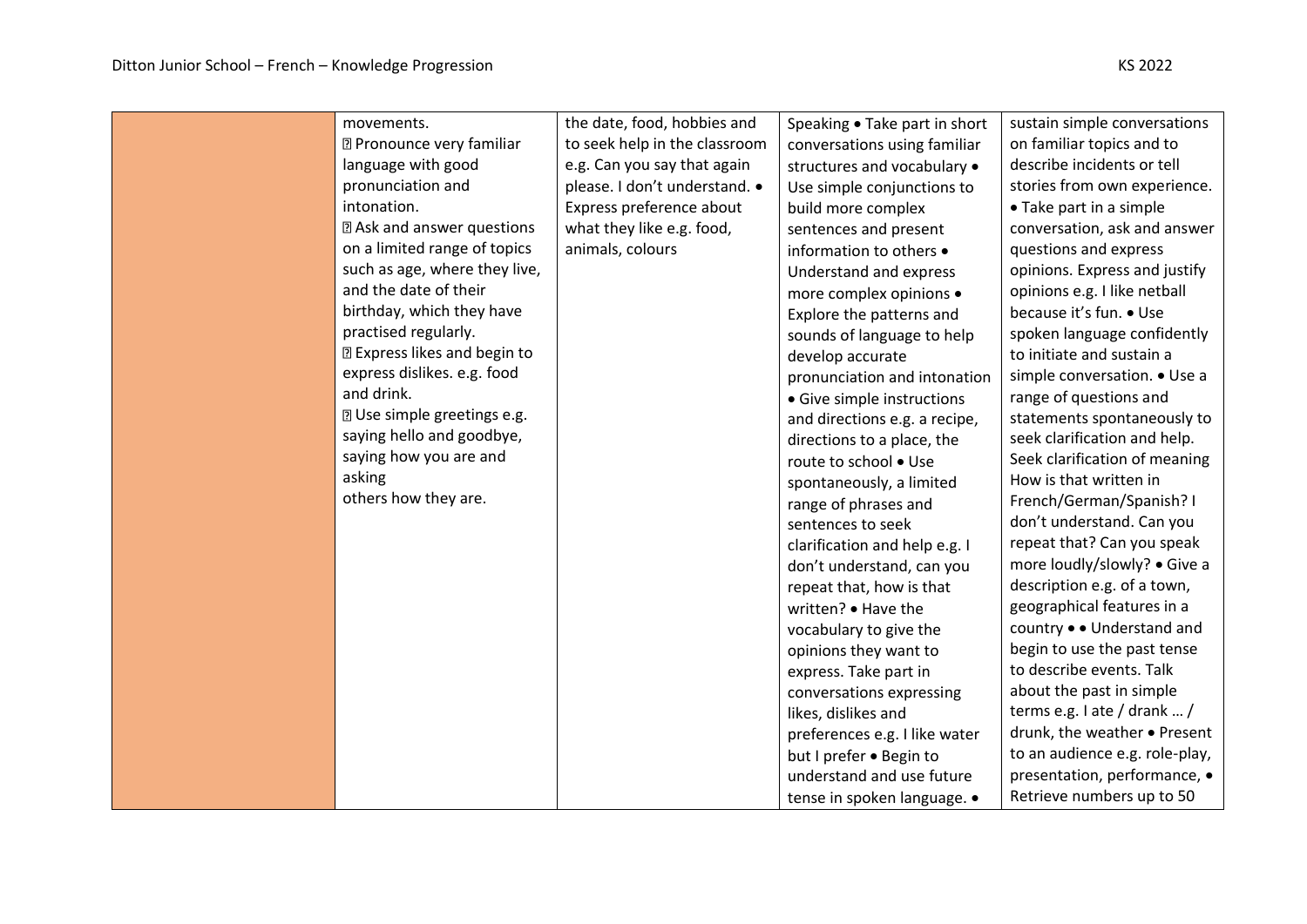|         |                                                                                                                                                                                                                                                                                                                                                                                                                                                                                                                                                                                                                                                                                                            |                                                                                                                                                                                                                                                                                                                                                                                                                                                                                                                                                                                                                                                                                             | Begin to understand and<br>express future intentions e.g.<br>I am going swimming on<br>Wednesday . Give<br>constructive feedback to<br>classmates.                                                                                                                                                                                                                                                                                                                                                                                                                                                                                                                                | with accuracy and numbers<br>up to 100 with reasonable<br>accuracy . Understand and<br>use numbers in context e.g.<br>saying the year, 24-hour<br>clock, quantities. • Use peer-<br>and self-assessment<br>strategies to support<br>language learning                                                                                                                                                                                                                                                                                                                                                                                                                                                        |
|---------|------------------------------------------------------------------------------------------------------------------------------------------------------------------------------------------------------------------------------------------------------------------------------------------------------------------------------------------------------------------------------------------------------------------------------------------------------------------------------------------------------------------------------------------------------------------------------------------------------------------------------------------------------------------------------------------------------------|---------------------------------------------------------------------------------------------------------------------------------------------------------------------------------------------------------------------------------------------------------------------------------------------------------------------------------------------------------------------------------------------------------------------------------------------------------------------------------------------------------------------------------------------------------------------------------------------------------------------------------------------------------------------------------------------|-----------------------------------------------------------------------------------------------------------------------------------------------------------------------------------------------------------------------------------------------------------------------------------------------------------------------------------------------------------------------------------------------------------------------------------------------------------------------------------------------------------------------------------------------------------------------------------------------------------------------------------------------------------------------------------|--------------------------------------------------------------------------------------------------------------------------------------------------------------------------------------------------------------------------------------------------------------------------------------------------------------------------------------------------------------------------------------------------------------------------------------------------------------------------------------------------------------------------------------------------------------------------------------------------------------------------------------------------------------------------------------------------------------|
| Reading | Children should be able to:<br>• Recognise and understand<br>some familiar written words<br>and phrases . Show<br>awareness of sound-spelling<br>links Identify familiar words<br>in a short text e.g. a short<br>verse of a poem, two or<br>three sentences taken from a<br>familiar story or song, and<br>give their meaning in English.<br>• Read aloud and understand<br>a simple conversation with a<br>partner that uses familiar<br>language. • Read and<br>understand familiar nouns<br>e.g. parts of the body,<br>animals, and simple<br>adjectives e.g. size, colour<br>and a few high frequency<br>verbs e.g. I like, I play. • Read<br>aloud familiar words and<br>phrases from stories, songs | Children should be able to: •<br>Read and understand familiar<br>written words, phrases and<br>short texts made of simple<br>sentences . Understand key<br>points in simple texts using<br>familiar language e.g. How<br>many animals are in the<br>story? What colour is the<br>dog? What is the weather<br>like in Paris? • • Read a wider<br>range of words, phrases and<br>sentences aloud . Follow<br>text while listening and<br>reading at the same time. •<br>Apply phonic knowledge to<br>support reading and read<br>words, phrases and<br>sentences aloud with<br>increasingly accurate<br>pronunciation. • Understand<br>a short text using familiar<br>language and be able to | Children should be able to: •<br>Read a variety of short<br>simple texts in different<br>formats and in different<br>contexts . Focus on correct<br>pronunciation and<br>intonation, using tone of<br>voice and gesture to convey<br>meaning when reading aloud<br>• Read familiar words,<br>phrases and short sentences<br>aloud confidently and with<br>accurate pronunciation and<br>good intonation. • read<br>aloud and understand a short<br>text containing mostly<br>familiar language, using fairly<br>accurate pronunciation •<br>Apply phonic knowledge<br>when meeting new words. •<br>Read a variety of short<br>simple texts e.g. stories,<br>poems, texts from the | Children should be able to: •<br>Read aloud from a text with<br>good expression . Read and<br>understand the main points<br>and some detail from a short<br>written passage. • Read<br>aloud with increasing<br>confidence, accuracy and<br>expression and know that<br>symbols such as accents,<br>cedillas and umlauts exist in<br>the foreign language, why<br>they are used and what they<br>do. • Be willing to have a go<br>at tackling the pronunciation<br>of new and unfamiliar words,<br>using phonic knowledge<br>gained throughout KS2. .<br>Understand key points and<br>some detail in short written<br>texts in familiar contexts and<br>be able to give simple<br>answers in French and more |
|         |                                                                                                                                                                                                                                                                                                                                                                                                                                                                                                                                                                                                                                                                                                            | extract information to give                                                                                                                                                                                                                                                                                                                                                                                                                                                                                                                                                                                                                                                                 | Internet, nonfiction texts,                                                                                                                                                                                                                                                                                                                                                                                                                                                                                                                                                                                                                                                       | complex answers in English. .                                                                                                                                                                                                                                                                                                                                                                                                                                                                                                                                                                                                                                                                                |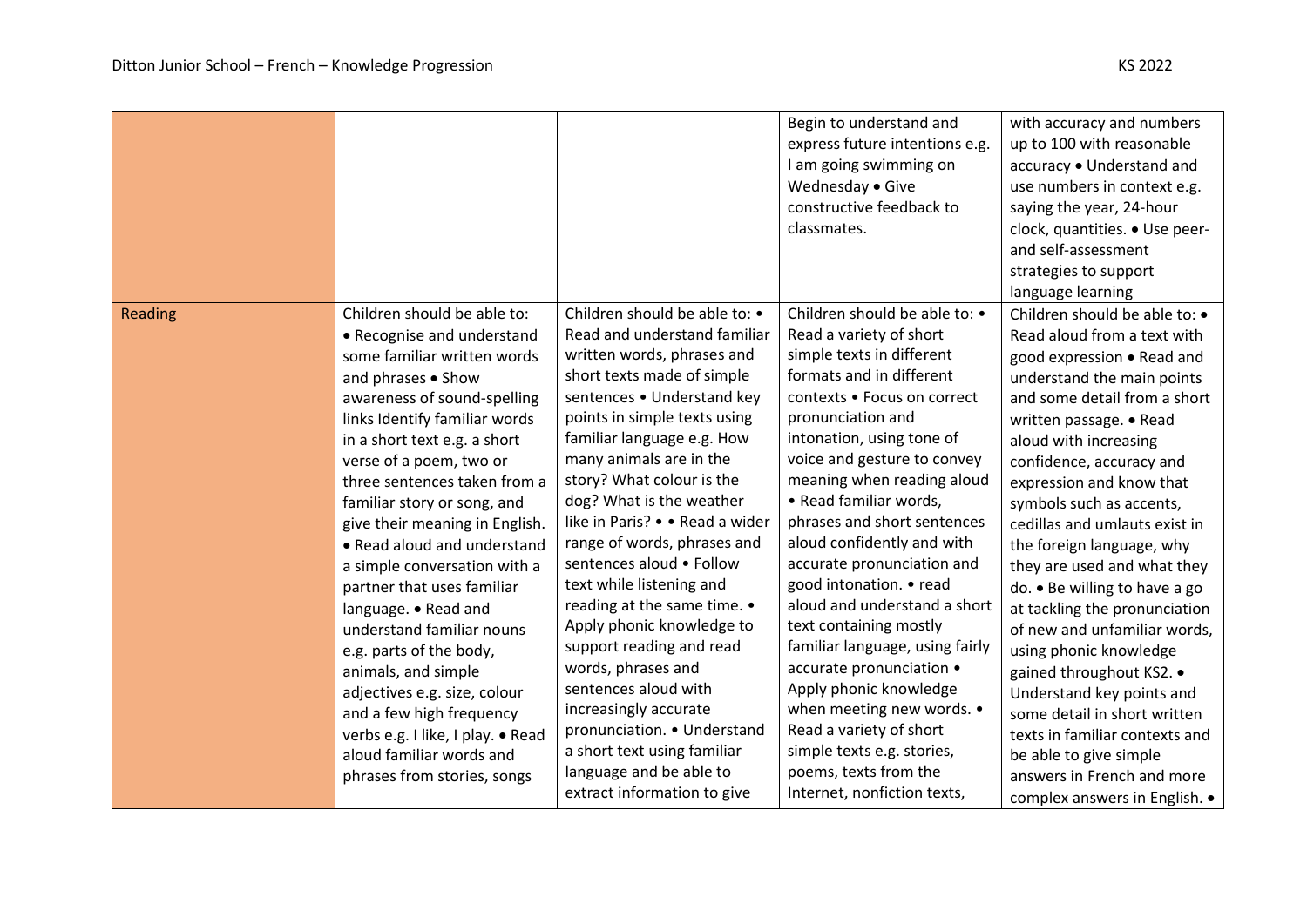| ner school $\mid$ Find the meaning of new |
|-------------------------------------------|
| ar and new $ $ words by using a bilingua  |
| dictionary. • Read in grou                |
| $\vert$ simple play scripts, poem         |

|         | and rhymes with reasonable<br>accuracy                                                                                                                                                                                                                                                                                                                                                                   | simple answers in French and<br>more complex answers in<br>English. • Read familiar<br>words, phrases and short<br>sentences aloud with good<br>pronunciation and begin to<br>apply phonic knowledge<br>when meeting new words.<br>Understand that symbols<br>such as accents, cedillas and<br>umlauts exist in the foreign<br>language and that these<br>affect the pronunciation of<br>words.                                                                                                                                                      | emails from a partner school<br>that contain familiar and new<br>vocabulary                                                                                                                                                                                                                                                                                                                                                                                                                                                                                                                            | Find the meaning of new<br>words by using a bilingual<br>dictionary. • Read in groups,<br>simple play scripts, poems,<br>their own written work such<br>as geographical features in a<br>country, description of a<br>town                                                                                                                                                                                                                                                                                                                                             |
|---------|----------------------------------------------------------------------------------------------------------------------------------------------------------------------------------------------------------------------------------------------------------------------------------------------------------------------------------------------------------------------------------------------------------|------------------------------------------------------------------------------------------------------------------------------------------------------------------------------------------------------------------------------------------------------------------------------------------------------------------------------------------------------------------------------------------------------------------------------------------------------------------------------------------------------------------------------------------------------|--------------------------------------------------------------------------------------------------------------------------------------------------------------------------------------------------------------------------------------------------------------------------------------------------------------------------------------------------------------------------------------------------------------------------------------------------------------------------------------------------------------------------------------------------------------------------------------------------------|------------------------------------------------------------------------------------------------------------------------------------------------------------------------------------------------------------------------------------------------------------------------------------------------------------------------------------------------------------------------------------------------------------------------------------------------------------------------------------------------------------------------------------------------------------------------|
| Writing | Children should be able to: •<br>Write some familiar simple<br>words using a model and<br>some from memory . Write<br>one or two simple sentences,<br>using a model e.g. name and<br>age to introduce themselves.<br>Label an animal they have<br>drawn or made from<br>playdough - e.g. a black cat.<br>• Write two or three<br>sentences on a familiar topic<br>using a writing frame and<br>word bank | Children should be able to: •<br>Write a short text using a<br>model . Write two to three<br>simple sentences from<br>memory . Apply phonic<br>knowledge to support writing<br>• Write a few simple<br>sentences using a word bank<br>to describe for example a<br>sports star e.g.  lives in<br>London. She is 22 years old.<br>She likes dancing. . Begin to<br>use pronouns. • use a range<br>of adjectives (linked to topic)<br>to describe things in more<br>detail, such as describing<br>someone's appearance •<br>Show willingness to have a | Children should be able to: •<br>Write simple sentences and<br>short texts using a model •<br>Write three or four<br>sentences using word/phrase<br>bank, bank linked to a recent<br>area of learning such as a<br>meal, a scene, the weather, a<br>planet. • use a wide range of<br>adjectives to describe people<br>and things, and use different<br>verbs to describe actions •<br>Write more interesting<br>sentences by adding one or<br>two simple conjunctions such<br>as and, but, because to form<br>more complex sentences. •<br>Change elements in a given<br>text e.g. ingredients, colour | Children should be able to: •<br>Write a few sentences from<br>memory, using knowledge of<br>words, text and structure. •<br>Write a short text on a<br>familiar topic using a model<br>and adapting language<br>already learnt to suit their<br>own purposes. . Writing<br>reflects understanding of<br>gender of nouns, forming the<br>plural, word order,<br>agreement of high frequency<br>adjectives. • Writing may<br>also show some<br>understanding of past and<br>future tense. • Use adjectives<br>to add interest and detail to<br>a description . Use some |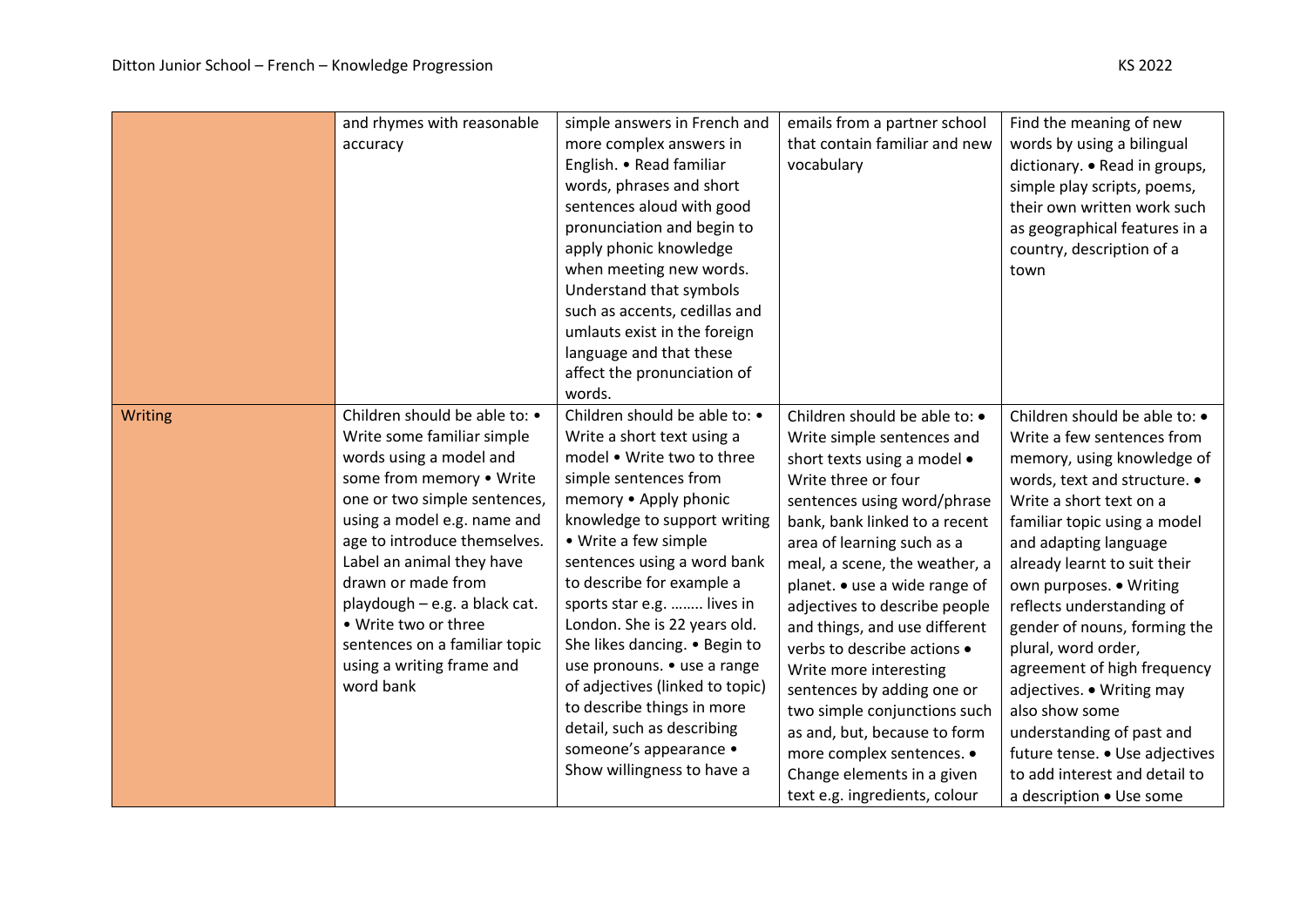|         |                                                                                                                                                                                                                                                                                                                                                                                                                                                                                                                                                                                                                                                                                                                 | go at writing new words<br>using phonic knowledge                                                                                                                                                                                                                                                                                                                                                                                                                                                                                                                                                                                                                                                                                                    | and size of a planet . Be able<br>to write two or three<br>sentences from memory<br>using familiar language.                                                                                                                                                                                                                                                                                                                                                                                                                                                                                                                                                                                                                                    | simple adverbs to make<br>sentences more interesting •<br>Make statements about what<br>they read e.g. about sections<br>in a newspaper (weather,<br>what's on TV) a story, an<br>email . Have some<br>understanding of how to use<br>the past tense                                                                                                                                                                                                                                                                                                                                                                                                                                                 |
|---------|-----------------------------------------------------------------------------------------------------------------------------------------------------------------------------------------------------------------------------------------------------------------------------------------------------------------------------------------------------------------------------------------------------------------------------------------------------------------------------------------------------------------------------------------------------------------------------------------------------------------------------------------------------------------------------------------------------------------|------------------------------------------------------------------------------------------------------------------------------------------------------------------------------------------------------------------------------------------------------------------------------------------------------------------------------------------------------------------------------------------------------------------------------------------------------------------------------------------------------------------------------------------------------------------------------------------------------------------------------------------------------------------------------------------------------------------------------------------------------|-------------------------------------------------------------------------------------------------------------------------------------------------------------------------------------------------------------------------------------------------------------------------------------------------------------------------------------------------------------------------------------------------------------------------------------------------------------------------------------------------------------------------------------------------------------------------------------------------------------------------------------------------------------------------------------------------------------------------------------------------|------------------------------------------------------------------------------------------------------------------------------------------------------------------------------------------------------------------------------------------------------------------------------------------------------------------------------------------------------------------------------------------------------------------------------------------------------------------------------------------------------------------------------------------------------------------------------------------------------------------------------------------------------------------------------------------------------|
| Grammar | Children should be able to:<br>Understand some basic<br>grammar appropriate to the<br>language being studied: •<br>gender - masculine, feminine<br>- nouns (singular) • Notice<br>differences in word order •<br>word order of adjectives<br>Use picture cards to build<br>phrases to show position of a<br>few adjectives of colour e.g.<br>a red dog, a yellow cat. •<br>Begin to understand how the<br>negative is formed in the<br>new language e.g. make a<br>human sentence for I don't<br>like chocolate. • Notice<br>(where relevant) that the<br>definite/indefinite article<br>changes according to gender<br>of noun. E.g. Match the<br>correct definite/indefinite to<br>a series of familiar nouns | Children should be able to:<br>Understand some basic<br>grammar appropriate to the<br>language being studied: •<br>gender - masculine, feminine<br>neuter – nouns (singular and<br>plural); adjectives, pronouns<br>• verbs - 1st, 2nd 3rd persons<br>in questions and answer. •<br>Show an understanding of<br>1st, 2nd and 3rd person in<br>present tense singular e.g.<br>ask and answer questions Do<br>you like cheese? Yes I like<br>cheese. Does he like<br>swimming? Yes he likes<br>swimming. . how to form the<br>negative. Form the negative<br>to give answers to simple<br>questions about likes/dislikes<br>e.g. I don't like  with<br>increasing accuracy. • Match<br>correctly definite/indefinite<br>article to singular and plural | Children should be able to:<br>Understand some basic<br>grammar appropriate to the<br>language being studied: •<br>gender - masculine,<br>feminine, neuter-adjectives,<br>possessive pronouns • verbs<br>- how to form the future<br>tense, conjugation of present<br>tense verbs • Create simple<br>sentences about the future.<br>e.g. I am going swimming on<br>Wednesday; tomorrow it is<br>going to rain. • Have some<br>understanding of the term<br>'conjugation' and what it<br>means when looking at<br>familiar verbs in the present<br>tense. i.e. the present tense<br>of commonly used verbs e.g.<br>to be, to have, to eat, to play,<br>to go . Understand the word<br>order of familiar adjectives<br>and apply correct endings, | Children should be able to:<br>Understand some basic<br>grammar appropriate to the<br>language being studied: •<br>Show some understanding of<br>past and future tense in<br>spoken and written work .<br>Identify tenses from a<br>selection of sentences<br>written in the present, past<br>and future tense. . Begin to<br>use past tense/future tense<br>in spoken work e.g. when<br>giving a weather report,<br>when describing what they<br>had to eat that day/what<br>they are going to eat. •<br>adverbs • gender -<br>masculine, feminine, neuter -<br>nouns and adjectives •<br>Understand the importance<br>of gender in singular and<br>plural nouns and check<br>gender in a bilingual |